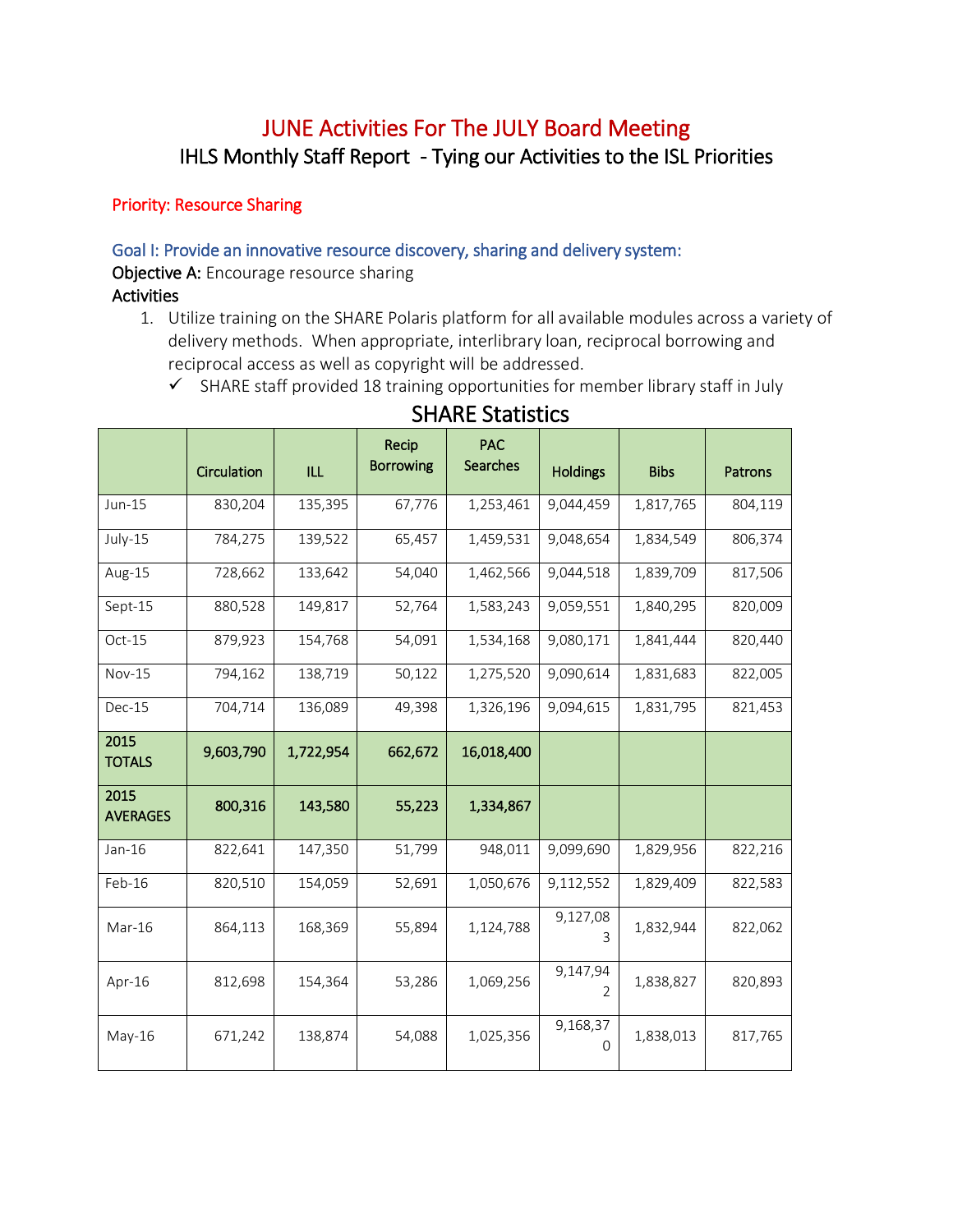| $Jun-16$ | 800.184 | 147.853 | $\begin{array}{ c c c c c c c c } \hline 68,132 & 1,061,231 & 9,212,36 & 1,845,236 \hline \end{array}$ |  | 817,095 |
|----------|---------|---------|--------------------------------------------------------------------------------------------------------|--|---------|
|          |         |         |                                                                                                        |  |         |

Objective B: Provide a framework for members to participate in a state-of the-art integrated library system.

- 1. Continue participation in the Statewide E-Books Grant opportunity.
	- $\checkmark$  Six libraries joined the Cloud Library shared collection on July 1, bringing the total number of participating library agencies to 188 (or 232 libraries).
	- $\checkmark$  As of June 30, 2016 the Cloud Library shared collection contained 26,310 items (21, 418 unique titles).
	- $\checkmark$  In the month of June, 22,982 Cloud Library items were circulated, an average of 766 items per day.
	- $\checkmark$  Preparations were made to facilitate the transfer of items from the Lewis and Clark Digital Consortium into the SHARE Cloud Library.
	- $\checkmark$  Three staff trainings and three Cloud Library Launch events were held with a total of 9 library staff and 5 patrons participating.
- 2. Employ a variety of instructional methods to allow SHARE members to work effectively and efficiently with the ILS, and other shared databases.
	- $\checkmark$  SHARE staff provided 18 training opportunities during July, covering a variety of subjects, and different venues (in person, v-tel, Adobe Connect, Skype)
- 3. Promote new membership in the SHARE LLSAP through the *Growing Resource Sharing in IHLS Through Growing SHARE* grant. IHLS will continually consider opportunities to more fully involve these members in resource sharing.
	- $\checkmark$  SHARE Director met with the Loda Township Library and Clay City Schools, and both signed agreements to join SHARE
- 4. Evaluate established criteria for SHARE LLSAP membership levels.
	- $\checkmark$  The SHARE Fee/Finance/Policy Committee reviewed the SHARE membership levels at their meeting on April 20, and determined that they should remain the same (Full, Transitional, and Affiliate)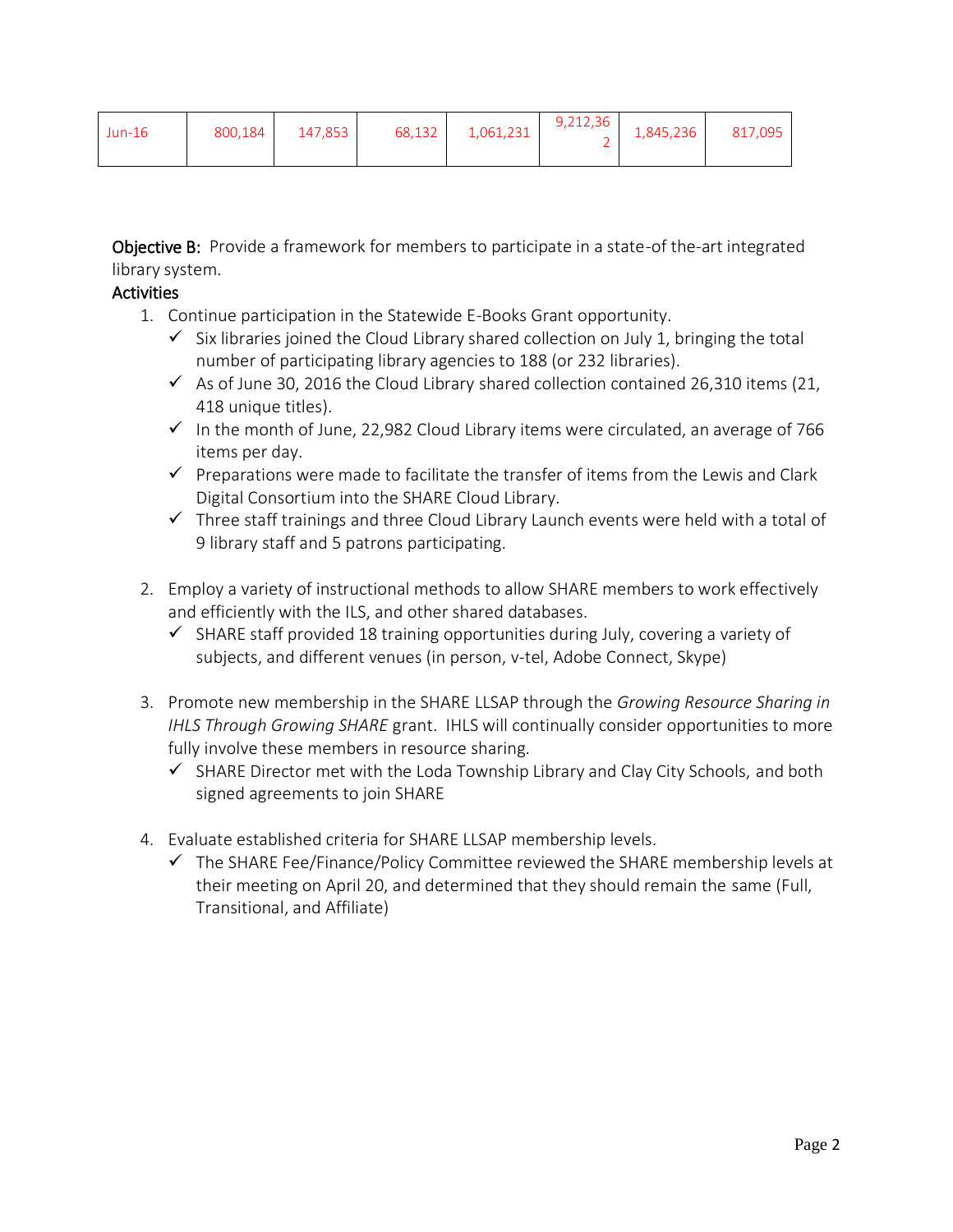- 5. Continue the development and enhancement of the SHARE website to meet the informational and training needs of the IHLS libraries. Provide software and technical support for members of the LLSAP.
	- $\checkmark$  Members of the SHARE staff are working on an overhaul of the SHARE website, which will be online by the end of July.

Objective C: Ensure the integrity of bibliographic records.

- 1. Maintain the requirement that all bibliographic records (with the exception of equipment, on order and E-book) must be OCLC derived records and have an OCLC control number to ensure database standards and mitigate duplicate records.
	- $\checkmark$  Staff corrected and enhanced 14 items that had non-OCLC bibliographic records in the SHARE database during June. This is down since we have been working on a different project.
- 2. Support a Cataloging Center operation for SHARE Full members for copy and original cataloging of MARC bibliographic records and the creation of local authority records to enhance recovery. Service options are Cataloging Library (Full member meets continuing education requirements for cataloging staff and performs own cataloging); Barcoding A Library (Full member sends all new materials to Center for copy and original cataloging and assessed fee based on percentage of library's materials budget); Barcoding B Library (full member sends new materials as needed for original cataloging and assessed fee of \$10 per item cataloged). Any item that meets the Cataloging Maintenance Center's (CMC) eligible collections criteria for free cataloging is passed on to the CMC.
	- $\checkmark$  Cataloged 833 items in June for SHARE member libraries, for a total of 9749 during FY 2016.
	- $\checkmark$  Imported 107 that qualify has \$3 Bib bibliographic records, for a total of 1426 during FY2016.
	- $\checkmark$  Cataloged 1009 retrospective conversion (i.e. retrocon) items in May for new libraries joining SHARE, for a total of 11562 during FY2016.
	- $\checkmark$  Cataloged 183 items in June through the CMC, for a total of 1911 during FY2016.
	- $\checkmark$  Created 87 on order bibliographic records in June, for a total of 2178 for FY2016.
- 3. Provide appropriate training for cataloging.
	- $\checkmark$  13 classes or sessions on cataloging, barcoding, serials, searching/matching were held during April, with 101 attendees for 235 contact hours. For the FY2016, we offered 147 classes for 1637 librarians for total of 3496.5 contact hours.
	- $\checkmark$  Provided Dewey Classification classes.
	- $\checkmark$  Provided LCSH and Authority records classes.
	- $\checkmark$  And the ever popular Barcoding 1 and 2 classes were offered 3 places.
	- $\checkmark$  Answered member libraries' questions, phone calls and emails concerning cataloging.
- 4. Evaluate the current methods utilized for ensuring the quality of the database through cataloging.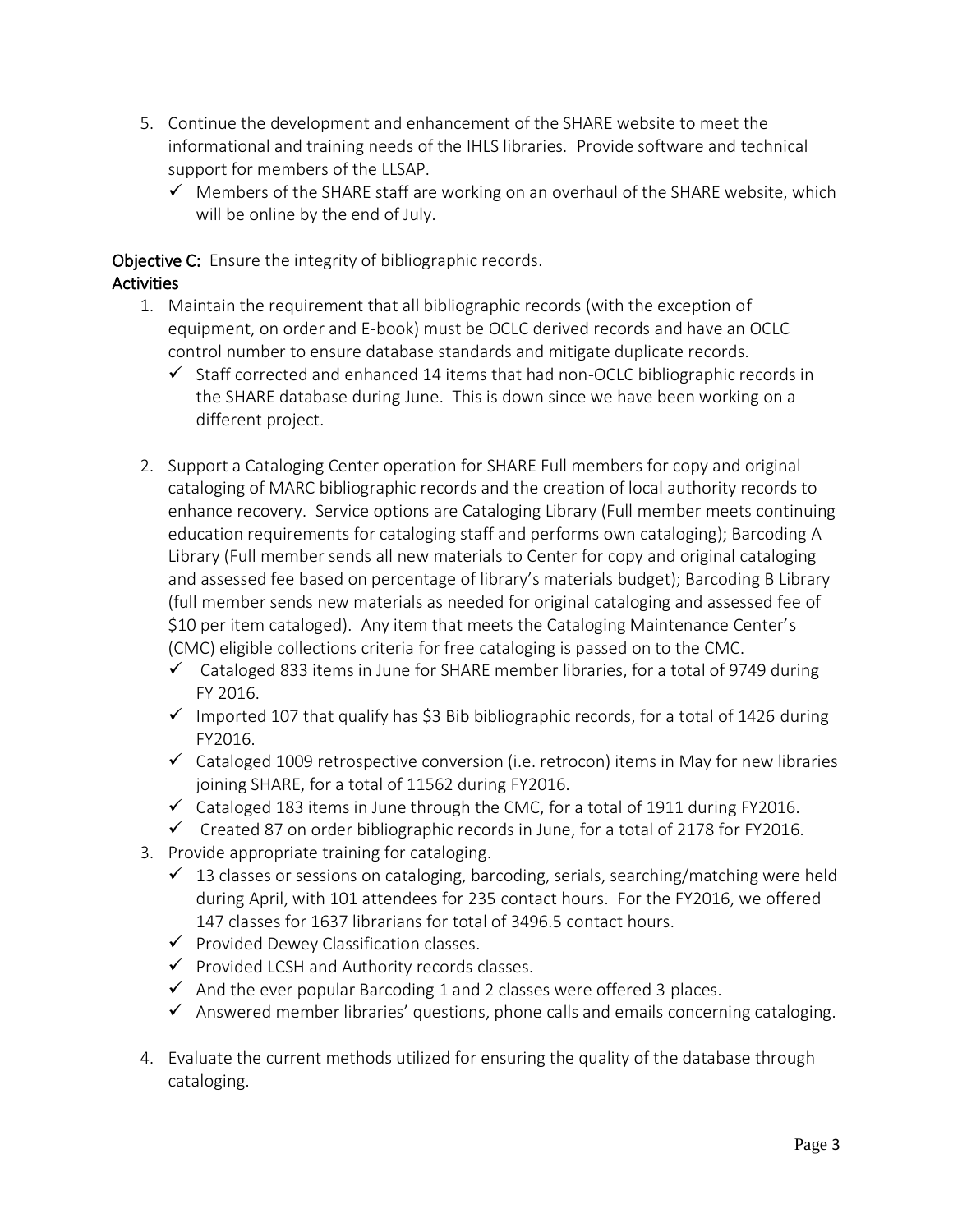- $\checkmark$  Merged 522 bibliographic records in the SHARE database during June, for a total of 5478 during FY2016.
- $\checkmark$  Edited 1879 bibliographic records during June for a total of 12,502 during FY2016.
- $\checkmark$  Corrected 152 item records during June for a total of 13200 during FY2016.
- 5. Evaluate the efficacy and fee models associated with the Cataloging Center operation for possible revision.
	- $\checkmark$  Working with schools and libraries to review costs and find best option.
	- $\checkmark$  Working on Acquisitions and possibilities for more libraries to use the module.

Objective D: Operate Cataloging Maintenance Centers on behalf of libraries in Illinois. **Activities** 

- 1. Fulfill NACO (Name Authority Cooperative Program of the PCC) obligation by creating a minimum of 100 name or uniform title authority records per year.
	- $\checkmark$  A total of 129 name authority records were created by staff during FY2016.
	- $\checkmark$  3 local series heading authority records were created by staff for a total of 74 for FY2016.
- 2. Continue support of LLSAP database cleanup efforts in LLSAP.
	- $\checkmark$  Staff corrected and enhanced 3809 items that had non-OCLC bibliographic records in the SHARE database during FY2016. 680 were retrieved from the member libraries and OCLC bibliographic records fully enhanced.
	- $\checkmark$  Cataloged 183 items in June through the CMC, for a total of 1911 during FY2016
- 3. Cooperate with Illinois State Library staff to identify statewide cataloging needs and develop strategies to meet them, prioritizing statewide initiatives that require cataloging expertise to ensure statewide access and resource sharing assistance with projects as agreed upon.
	- $\checkmark$  Continue work on documents from Meadville Lombard Library for the Digital Grant. Transcription of the other documents that were digitalized continues.
	- $\checkmark$  Transcription of the papers from the Chicago Botanical Gardens continues, with several additional completed.
	- $\checkmark$  Transcription of the ledgers from the State Archives as well as the immigration papers from SIU-Carbondale has begun.
	- $\checkmark$  Increased the amount of staff working on the transcription so that projects could be more complete by December 2016.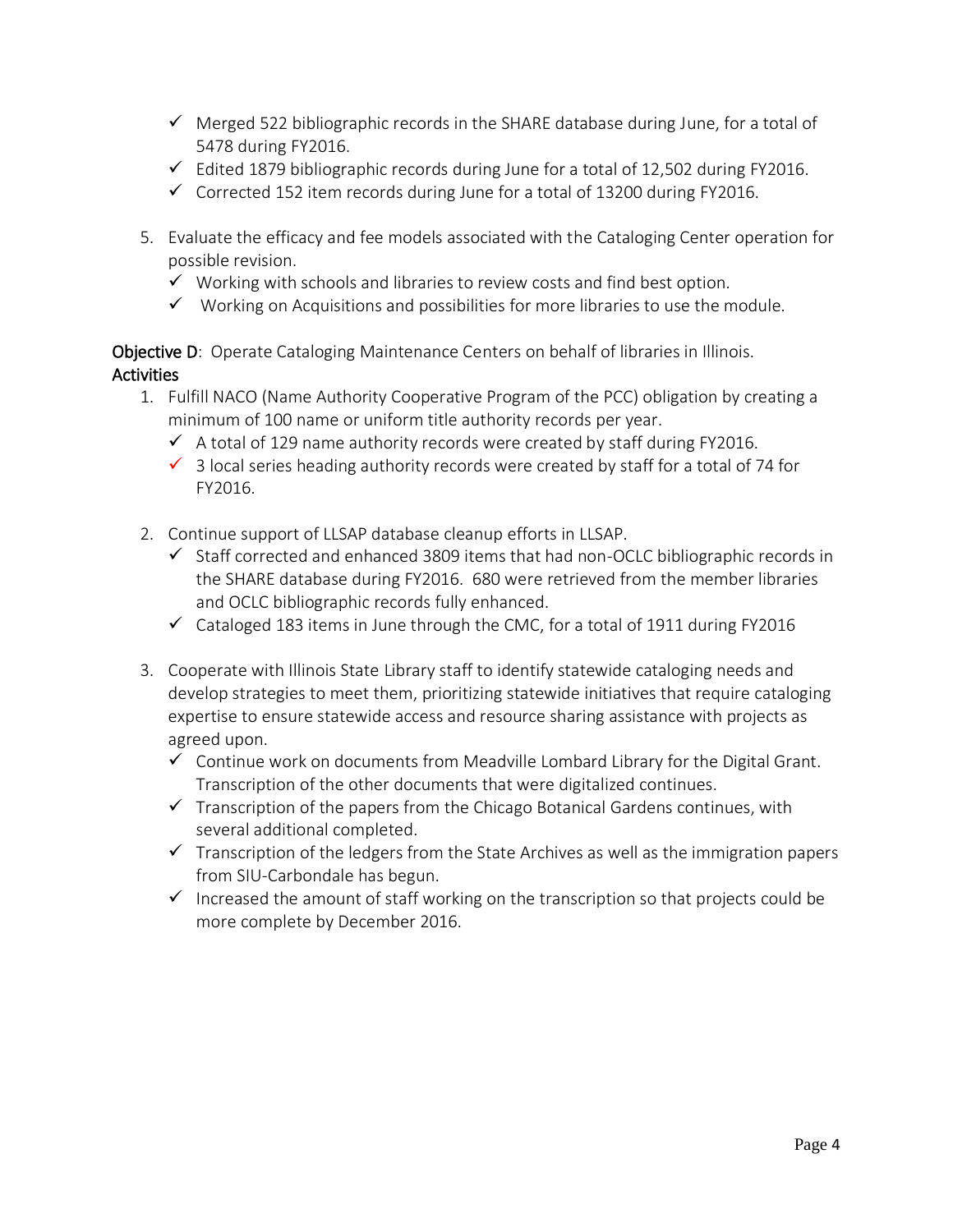# Goal II: Provide a sustainable delivery system that provides the best service possible for Illinois libraries and their users.

Objective A: Ensure that IHLS delivery of library materials is accurate, timely, and meets member library needs.

#### **Activities**

- 1. Working in concert with ISL, RAILS and CARLI, continue the implementation of recommendations from the Delivery Advisory Committee.
	- $\checkmark$  Changed routes to reflect LASA (Laboratory of Applied Spatial Analysis) recommendations in order to achieve functional 5 day a week service

| June 2016    | Delivery picked up<br>/delivered | <b>ILDS Delivery</b><br>Items to Hub | <b>ILDS Delivery</b><br>Items from Hub |  |
|--------------|----------------------------------|--------------------------------------|----------------------------------------|--|
| Champaign    | 184,055                          | 32,228                               | 30,736                                 |  |
| Du Quoin     | 101,523                          | 22,444                               | 23,428                                 |  |
| Edwardsville | 180,196                          | 31,948                               | 32,673                                 |  |

# Priority: Illinois Machine Sub-lending Agency

# Goal: Provide good customer service and well maintained machines to patrons of the Talking Books Program.

Objective: Support the statewide machine lending program located in Du Quoin. Activities.

|                  | C1s Sent | <b>DS1s Sent</b> | <b>DA1s Sent</b> | <b>BARD Inquiries</b><br><b>Responded To</b> |
|------------------|----------|------------------|------------------|----------------------------------------------|
| <b>July 2015</b> | 29       | 72               | 225              | 15                                           |
| August 2015      | 43       | 55               | 236              | 17                                           |
| September 2015   | 15       | 24               | 284              | 7                                            |
| October 2015     | 34       | 4                | 317              | 11                                           |
| November 2015    | 34       | 12               | 250              | 18                                           |
| December 2015    | 13       | 6                | 217              | 14                                           |
| January 2016     | 13       | 11               | 239              | 9                                            |
| February 2016    | 12       | 9                | 282              | 13                                           |
| <b>June 2016</b> |          | 3                | 214              | 0                                            |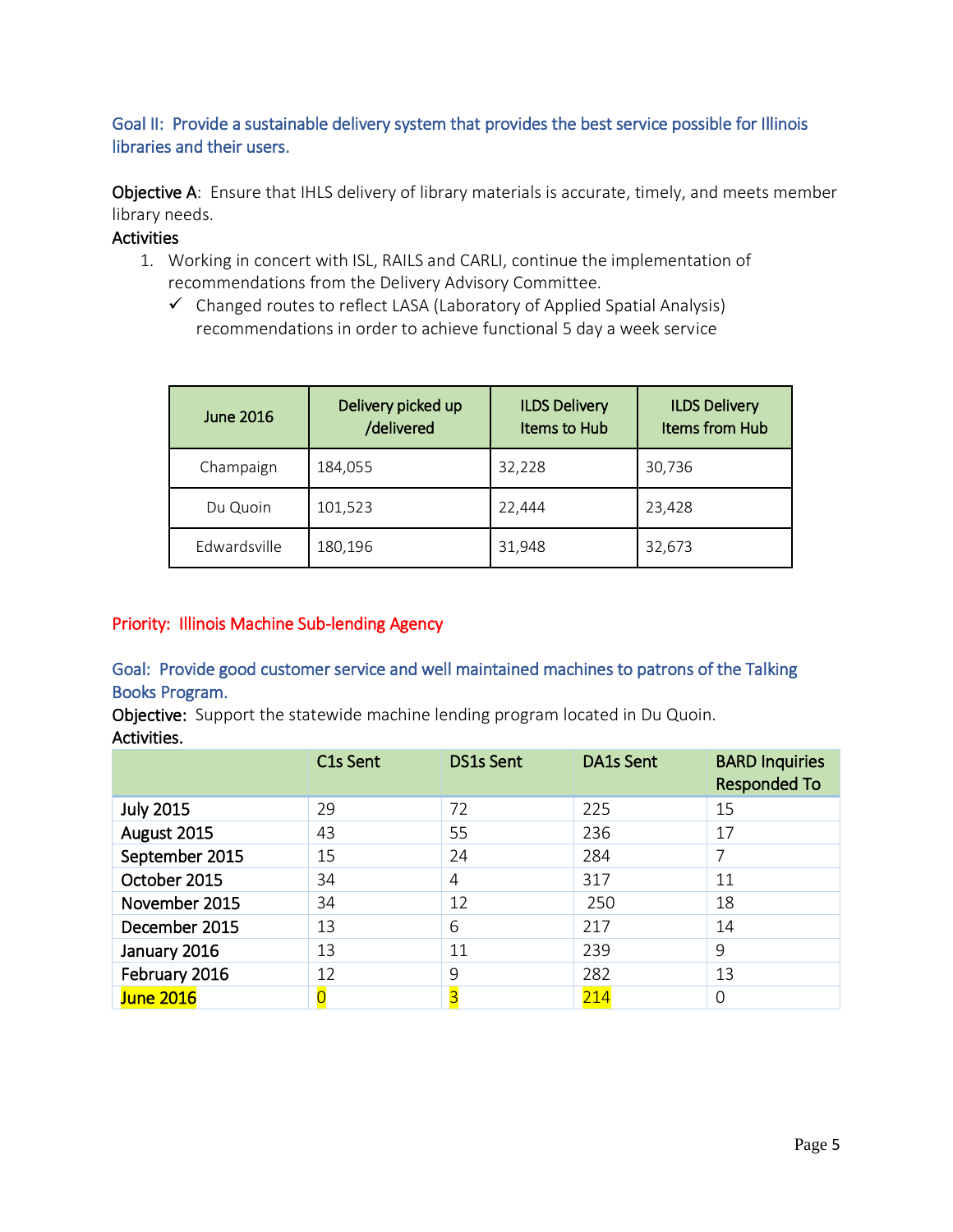- 1. Participate in the planning, coordination and evaluation of Illinois Talking Book Service, and ensure appropriate provision of services by staying informed of current procedures and trends related to Talking Books, the National Library Services/Library of Congress and librarianship in general.
	- $\checkmark$  In June, IMSA actively worked to wrap everything up within the IMSA DuQuoin office in order to transfer that work to Springfield.
	- $\checkmark$  On June 16th-17th, the IMSA Manager travelled to Springfield to meet with ISL/TBBS to train staff, consult and answer any questions they may have had.
	- $\checkmark$  Starting June 20th, the Illinois State Library Talking Book and Braille Service (ISL/TBBS) took over all machine agency functions. IMSA was available to answer questions they may have had, as well as to take patron calls and direct them to the correct resource. In addition, IMSA packed up remaing resources to go to ISL/TBBS, disposed of old materials and prepared the Du Quoin space to be vacated.
	- $\checkmark$  June 30th was the last day for IMSA staff

#### Priority: Provide timely and pertinent information to member libraries

#### Goal: Effective and efficient communications with member libraries and partners.

**Objective A:** Provide various mechanisms to ensure good communications with member libraries and partners.

- 1. Conduct visits to 20% of our more than 550 agencies. This goal would give IHLS staff the opportunity to arrange approximately 110 on-site visits. A particular area of focus would be those library agencies who have recently seen a change in leadership. Another target audience would be those libraries facing any challenges that might impact their membership status and their ability to receive system services. Also in consideration would be conversations with library boards or other administrative bodies who might request specific information from IHLS. School staffing has shifted dramatically in the last several years and working to ensure that population is informed about system services and membership criteria would have a broad-based impact. When appropriate, system staff will also be available to meet with special interest groups for the purpose of discussing membership criteria and system services.
	- $\checkmark$  On June 3<sup>rd</sup>, Ellen Popit and Chris Dawdy visited the Auburn and Greenfield libraries to visit with new directors
	- $\checkmark$  On June 20<sup>th</sup>, Ellen Popit and Chris Dawdy visited the Clay City Schools to discuss membership and the possibility of that district joining SHARE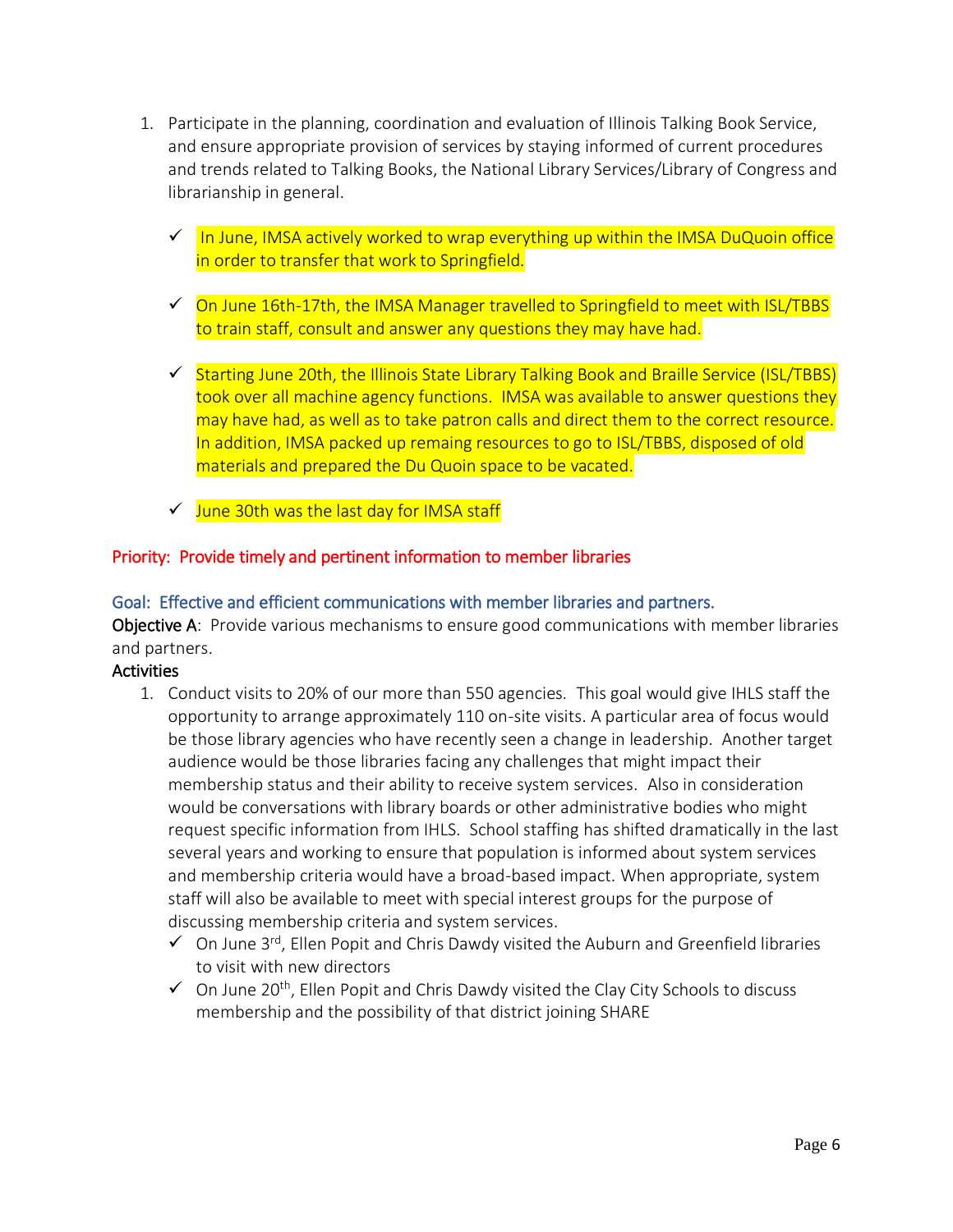- 2. Maintain an interactive website to assist member libraries in effective utilization of IHLS services and promote member forums.
	- $\checkmark$  Worked with vendors seeking discounts for the Vendor Discount page on the IHLS website.
	- $\checkmark$  New grant opportunities were added to the Grants page on the IHLS website.

#### In FY16

- In concert with membership, system staff will strive to make communication with stakeholders as efficient and timely as possible.
	- $\checkmark$  Worked with libraries to schedule the new Members Matter meetings.
	- $\checkmark$  Created a year-end booklet for annual meeting.
	- $\checkmark$  Shared information regarding upcoming changes in delivery by sending emails and posting to the website.
	- $\checkmark$  Shared Enfold (Plinkit) information with library seeking new website.
	- $\checkmark$  Reviewed news feeds for information of interest to IHLS members such as grants, upcoming continuing education opportunities, and member news to be included in the IHLS and shared on Facebook.
	- $\checkmark$  The IHLS newsletter, Moving Forward Together, was sent each week to over 2,100 subscribers.

#### Priority: Administrative Activities

#### Goal 1: Ensure effective utilization of IHLS resources

#### Objective A: Ensure fiscal accountability Activities:

- 1. Support the business operations of IHLS through monthly financial reports, payroll, accounts payable, and accounts receivable.
	- $\checkmark$  Prepared FY2016-2017 Annual Operating Budgets and Narratives for General, CMC, OCLC, Capital Projects, and SHARE Funds for IHLS Board approval and submission to ISL on June 30, 2016.
	- $\checkmark$  Forecasted IHLS Cash Reserve funding projection of operations for FY2016-2017.
	- $\checkmark$  Prepared and processed two payrolls.
	- $\checkmark$  Prepared May 2016 Bill Payment, Credit Card Transaction, Statement of Revenues and Expenditures, and Balance Reports for IHLS Finance Committee and Board of Directors.
	- Generated and mailed 167 accounts receivable invoices (OCLC  $-$  19 Monthly and 115 Transactional; SHARE – 2 SHARE Monthly, 14 3M eBooks; Dream Grant – 1 Receipt Printer Reimbursement; General – 1 Library Law Book, 14 Dreamhost Domain Name, and 1 Room Rental).
	- $\checkmark$  Received and posted 119 accounts receivable cash receipts checks (OCLC 68,  $SHARE - 38 & General - 13$ ).
	- $\checkmark$  Received and entered 190 accounts payable invoices.